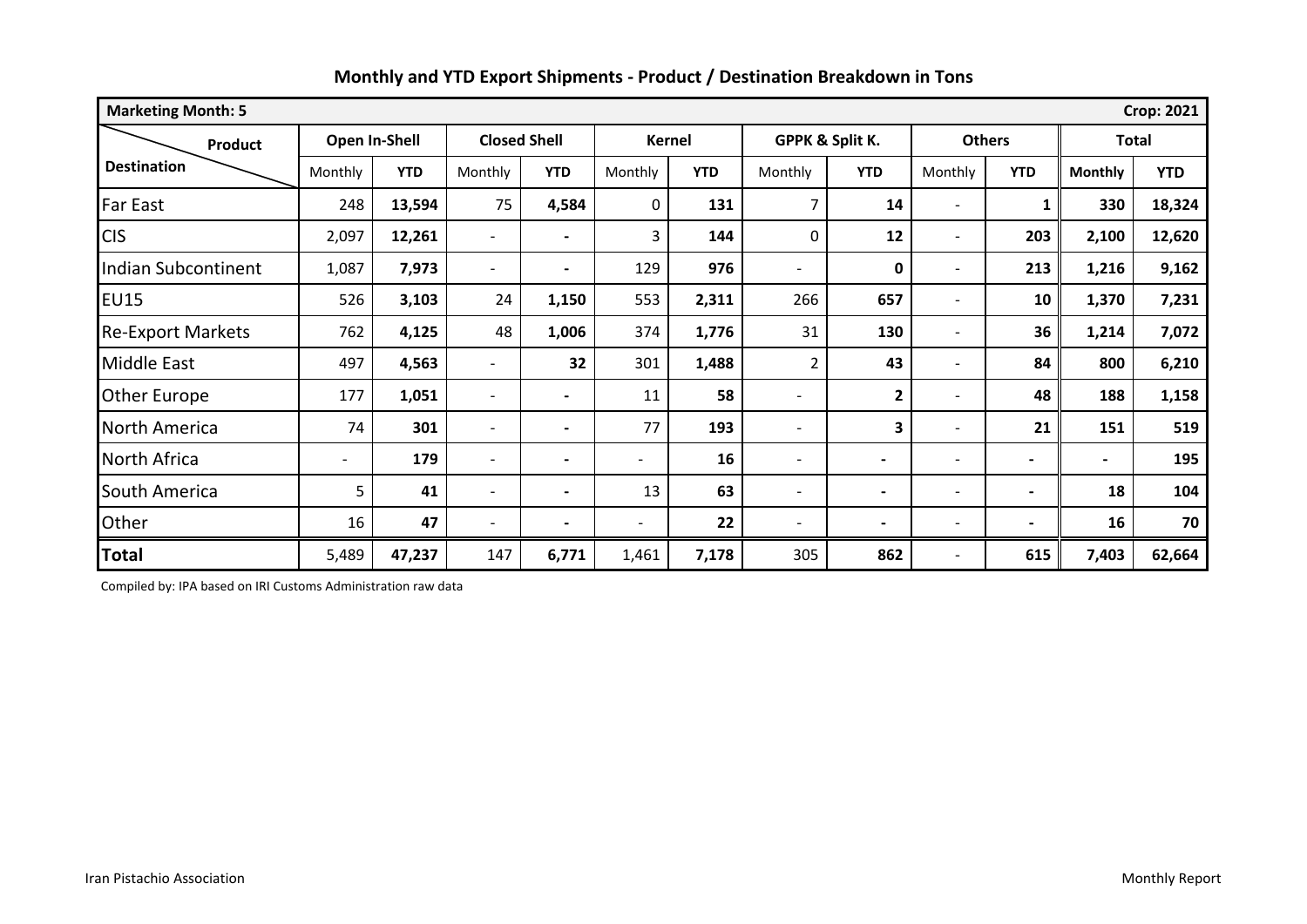| <b>Marketing Month: 5</b> |                          |                          |                              |                              |                          |                          |                          |                          |                          |                          |                          | <b>Crop: 2021</b>        |
|---------------------------|--------------------------|--------------------------|------------------------------|------------------------------|--------------------------|--------------------------|--------------------------|--------------------------|--------------------------|--------------------------|--------------------------|--------------------------|
| <b>Product</b>            |                          | Open In-Shell            | <b>Closed Shell</b>          |                              |                          | <b>Kernel</b>            |                          | GPPK & Split K.          | <b>Others</b>            |                          |                          | <b>Total</b>             |
| Country                   | Monthly                  | <b>YTD</b>               | Monthly                      | <b>YTD</b>                   | Monthly                  | <b>YTD</b>               | Monthly                  | <b>YTD</b>               | Monthly                  | <b>YTD</b>               | <b>Monthly</b>           | <b>YTD</b>               |
|                           |                          |                          |                              |                              |                          |                          |                          |                          |                          |                          |                          |                          |
| <b>Far East</b>           |                          |                          |                              |                              |                          |                          |                          |                          |                          |                          |                          |                          |
| China                     | 225                      | 13,053                   | 75                           | 4,584                        | $\pmb{0}$                | 52                       |                          | 5                        | $\overline{\phantom{a}}$ | 1                        | 300                      | 17,695                   |
| <b>Hong Kong</b>          | $\overline{\phantom{a}}$ | 0                        | $\qquad \qquad \blacksquare$ | $\blacksquare$               | -                        | 5                        | 3                        | 5                        | $\overline{\phantom{a}}$ | $\blacksquare$           | 3                        | 10                       |
| Indonesia                 |                          | $\overline{\phantom{a}}$ | -                            | $\blacksquare$               | $\overline{\phantom{0}}$ | 6                        | -                        | -                        | $\overline{\phantom{a}}$ | $\blacksquare$           |                          | 6                        |
| Japan                     |                          | 0                        | $\overline{\phantom{0}}$     | $\qquad \qquad \blacksquare$ | $\overline{\phantom{a}}$ | 27                       | 4                        | 4                        | $\overline{\phantom{a}}$ | $\blacksquare$           | 4                        | 31                       |
| Korea                     |                          | 1                        | $\overline{\phantom{0}}$     | $\overline{\phantom{0}}$     | $\blacksquare$           | 7                        | $\overline{\phantom{0}}$ | $\blacksquare$           | $\overline{\phantom{a}}$ | $\blacksquare$           |                          | 8                        |
| Macao                     |                          | $\blacksquare$           | $\overline{\phantom{a}}$     | $\overline{\phantom{0}}$     | $\overline{\phantom{a}}$ | $\overline{\phantom{0}}$ | $\overline{\phantom{a}}$ | $\blacksquare$           | $\overline{\phantom{a}}$ | $\blacksquare$           | $\overline{\phantom{0}}$ | $\blacksquare$           |
| Malaysia                  | 23                       | 113                      | $\qquad \qquad \blacksquare$ | $\qquad \qquad \blacksquare$ | $\overline{\phantom{a}}$ | 12                       | -                        | $\blacksquare$           | $\overline{\phantom{a}}$ | $\blacksquare$           | 23                       | 125                      |
| Philippines               |                          | $\blacksquare$           | $\overline{\phantom{0}}$     | $\blacksquare$               | $\overline{\phantom{a}}$ |                          | -                        | $\overline{\phantom{0}}$ | $\overline{\phantom{a}}$ | $\blacksquare$           |                          | $\overline{\phantom{0}}$ |
| Singapore                 | $\overline{\phantom{a}}$ | 226                      | $\overline{\phantom{0}}$     |                              | $\qquad \qquad$          | 18                       | -                        | $\overline{\phantom{0}}$ | $\overline{\phantom{0}}$ |                          | $\overline{\phantom{a}}$ | 244                      |
| Taiwan                    | $\overline{\phantom{a}}$ | 200                      | $\overline{\phantom{0}}$     | $\blacksquare$               | $\overline{\phantom{0}}$ | 0                        | -                        | $\mathbf{1}$             | $\overline{\phantom{a}}$ | $\blacksquare$           | $\overline{\phantom{a}}$ | 201                      |
| Thailand                  | $\overline{\phantom{a}}$ | 1                        | $\overline{\phantom{a}}$     | $\blacksquare$               | $\overline{\phantom{a}}$ | 3                        | $\overline{\phantom{0}}$ | $\overline{\phantom{0}}$ | $\overline{\phantom{a}}$ | $\overline{\phantom{0}}$ | $\overline{\phantom{a}}$ | Δ                        |
| Vietnam                   | $\overline{\phantom{a}}$ | $\mathbf{0}$             | $\qquad \qquad \blacksquare$ | $\qquad \qquad \blacksquare$ | -                        | $\overline{\phantom{0}}$ | $\overline{\phantom{0}}$ | $\overline{\phantom{0}}$ | $\overline{\phantom{a}}$ | $\overline{\phantom{0}}$ | $\overline{\phantom{a}}$ | <sup>0</sup>             |
| <b>Far East - Total</b>   | 248                      | 13,594                   | 75                           | 4,584                        | $\pmb{0}$                | 131                      | $\overline{\mathbf{z}}$  | 14                       | $\blacksquare$           | $\mathbf{1}$             | 330                      | 18,324                   |
| <b>Far East - %</b>       | 5%                       | 29%                      | 0%                           | 68%                          | 0%                       | 0%                       | 0%                       | 0%                       | 0%                       | 0%                       | 4%                       | 29%                      |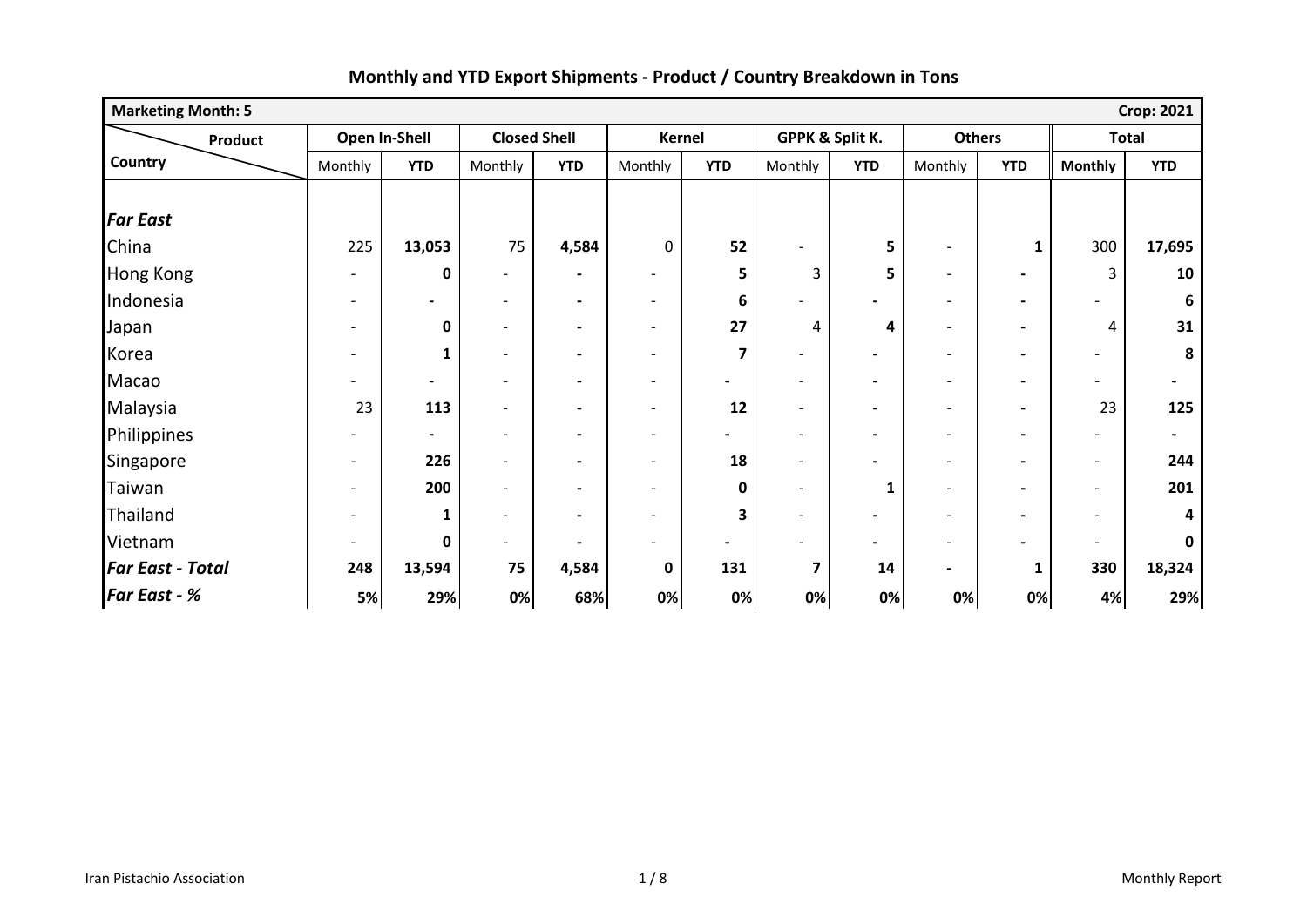| <b>Marketing Month: 5</b> |                          |                              |                          |                          |                          |                          |                          |                         |                          |                         |                          | <b>Crop: 2021</b>        |
|---------------------------|--------------------------|------------------------------|--------------------------|--------------------------|--------------------------|--------------------------|--------------------------|-------------------------|--------------------------|-------------------------|--------------------------|--------------------------|
| Product                   |                          | Open In-Shell                | <b>Closed Shell</b>      |                          | <b>Kernel</b>            |                          | GPPK & Split K.          |                         | <b>Others</b>            |                         |                          | <b>Total</b>             |
| Country                   | Monthly                  | <b>YTD</b>                   | Monthly                  | <b>YTD</b>               | Monthly                  | <b>YTD</b>               | Monthly                  | <b>YTD</b>              | Monthly                  | <b>YTD</b>              | <b>Monthly</b>           | <b>YTD</b>               |
|                           |                          |                              |                          |                          |                          |                          |                          |                         |                          |                         |                          |                          |
| <b>EU15</b>               |                          |                              |                          |                          |                          |                          |                          |                         |                          |                         |                          |                          |
| Austria                   |                          | $\pmb{0}$                    | $\overline{a}$           | $\blacksquare$           | $\overline{\phantom{a}}$ | $\blacksquare$           | $\overline{\phantom{a}}$ |                         |                          |                         |                          | $\mathbf 0$              |
| Belgium                   |                          | 13                           | $\overline{a}$           | $\blacksquare$           | $\overline{\phantom{a}}$ | 59                       | 40                       | 86                      | $\overline{\phantom{a}}$ | $\blacksquare$          | 40                       | 158                      |
| Denmark                   | $\overline{\phantom{a}}$ | $\overline{\phantom{a}}$     | $\overline{\phantom{a}}$ | $\overline{\phantom{a}}$ | $\overline{\phantom{a}}$ | $\blacksquare$           | $\overline{\phantom{0}}$ |                         | $\blacksquare$           | $\blacksquare$          |                          | $\overline{\phantom{a}}$ |
| Finland                   |                          | $\blacksquare$               | $\overline{\phantom{0}}$ | $\overline{\phantom{a}}$ | $\overline{\phantom{a}}$ | $\blacksquare$           | $\overline{\phantom{a}}$ | $\blacksquare$          | $\overline{\phantom{a}}$ | $\blacksquare$          |                          | $\overline{\phantom{a}}$ |
| France                    | $\overline{\phantom{a}}$ | 20                           | $\overline{a}$           | $\blacksquare$           | $\overline{\phantom{a}}$ | 19                       | 61                       | 102                     | $\overline{\phantom{a}}$ | $\blacksquare$          | 61                       | 141                      |
| Germany                   | 384                      | 2,424                        | $\overline{\phantom{0}}$ | $\blacksquare$           | 391                      | 1,573                    | 158                      | 460                     |                          | $\overline{\mathbf{2}}$ | 933                      | 4,458                    |
| Greece                    |                          | $\overline{\phantom{a}}$     | $\overline{\phantom{a}}$ | 44                       | $\overline{\phantom{a}}$ | $\blacksquare$           | $\overline{\phantom{a}}$ | $\blacksquare$          | $\overline{\phantom{a}}$ | $\blacksquare$          | $\overline{\phantom{a}}$ | 44                       |
| Ireland                   |                          | $\blacksquare$               | $\overline{\phantom{0}}$ | $\blacksquare$           | $\overline{\phantom{a}}$ | $\blacksquare$           | $\overline{\phantom{a}}$ | $\blacksquare$          | $\blacksquare$           |                         | $\overline{\phantom{a}}$ | $\blacksquare$           |
| Italy                     | 22                       | 279                          | 24                       | 1,106                    | 153                      | 626                      | 7                        | $\overline{\mathbf{z}}$ | $\overline{\phantom{a}}$ | $\overline{\mathbf{z}}$ | 206                      | 2,024                    |
| Luxembourg                |                          | $\qquad \qquad \blacksquare$ | $\overline{\phantom{0}}$ | $\blacksquare$           | $\blacksquare$           | $\overline{\phantom{a}}$ | $\overline{\phantom{a}}$ |                         | $\overline{\phantom{a}}$ |                         | $\overline{\phantom{a}}$ | $\overline{\phantom{a}}$ |
| Netherland                | $\overline{\phantom{0}}$ | $\blacksquare$               | $\overline{\phantom{a}}$ | $\overline{\phantom{a}}$ | $\overline{\phantom{a}}$ | $\blacksquare$           | $\overline{\phantom{a}}$ | $\bf{0}$                | $\overline{\phantom{a}}$ | $\blacksquare$          | $\overline{\phantom{a}}$ | $\mathbf 0$              |
| Portugal                  | $\overline{\phantom{0}}$ | $\overline{\phantom{a}}$     | $\overline{\phantom{0}}$ | $\overline{\phantom{a}}$ | $\overline{\phantom{a}}$ | $\overline{\phantom{a}}$ | $\overline{\phantom{a}}$ |                         | $\overline{\phantom{a}}$ | $\blacksquare$          | $\overline{\phantom{a}}$ | $\blacksquare$           |
| Spain                     | 120                      | 365                          | $\overline{\phantom{0}}$ | $\overline{\phantom{a}}$ | $\blacksquare$           | 5                        | $\blacksquare$           | $\mathbf{2}$            | $\overline{\phantom{a}}$ | $\blacksquare$          | 120                      | 372                      |
| Sweden                    |                          | $\overline{2}$               | $\overline{a}$           | $\overline{\phantom{a}}$ | $\overline{a}$           | $\overline{\phantom{0}}$ | $\overline{\phantom{a}}$ |                         |                          |                         |                          |                          |
| <b>UK</b>                 | $\pmb{0}$                | 0                            | $\overline{\phantom{0}}$ | $\blacksquare$           | 10                       | 30                       | $\overline{\phantom{a}}$ | $\blacksquare$          | $\overline{\phantom{a}}$ | $\mathbf{1}$            | 10                       | 31                       |
| <b>EEC</b>                | $\overline{\phantom{a}}$ | $\blacksquare$               | $\overline{\phantom{0}}$ | $\blacksquare$           | $\overline{\phantom{a}}$ | $\overline{\phantom{0}}$ | $\overline{\phantom{a}}$ | $\blacksquare$          | $\overline{\phantom{a}}$ | $\blacksquare$          |                          | $\blacksquare$           |
| <b>EU15 - Total</b>       | 526                      | 3,103                        | 24                       | 1,150                    | 553                      | 2,311                    | 266                      | 657                     | $\blacksquare$           | 10                      | 1,370                    | 7,231                    |
| <b>EU15 - %</b>           | 10%                      | 7%                           | 0%                       | 17%                      | 0%                       | 0%                       | 0%                       | 0%                      | 0%                       | 0%                      | 19%                      | 12%                      |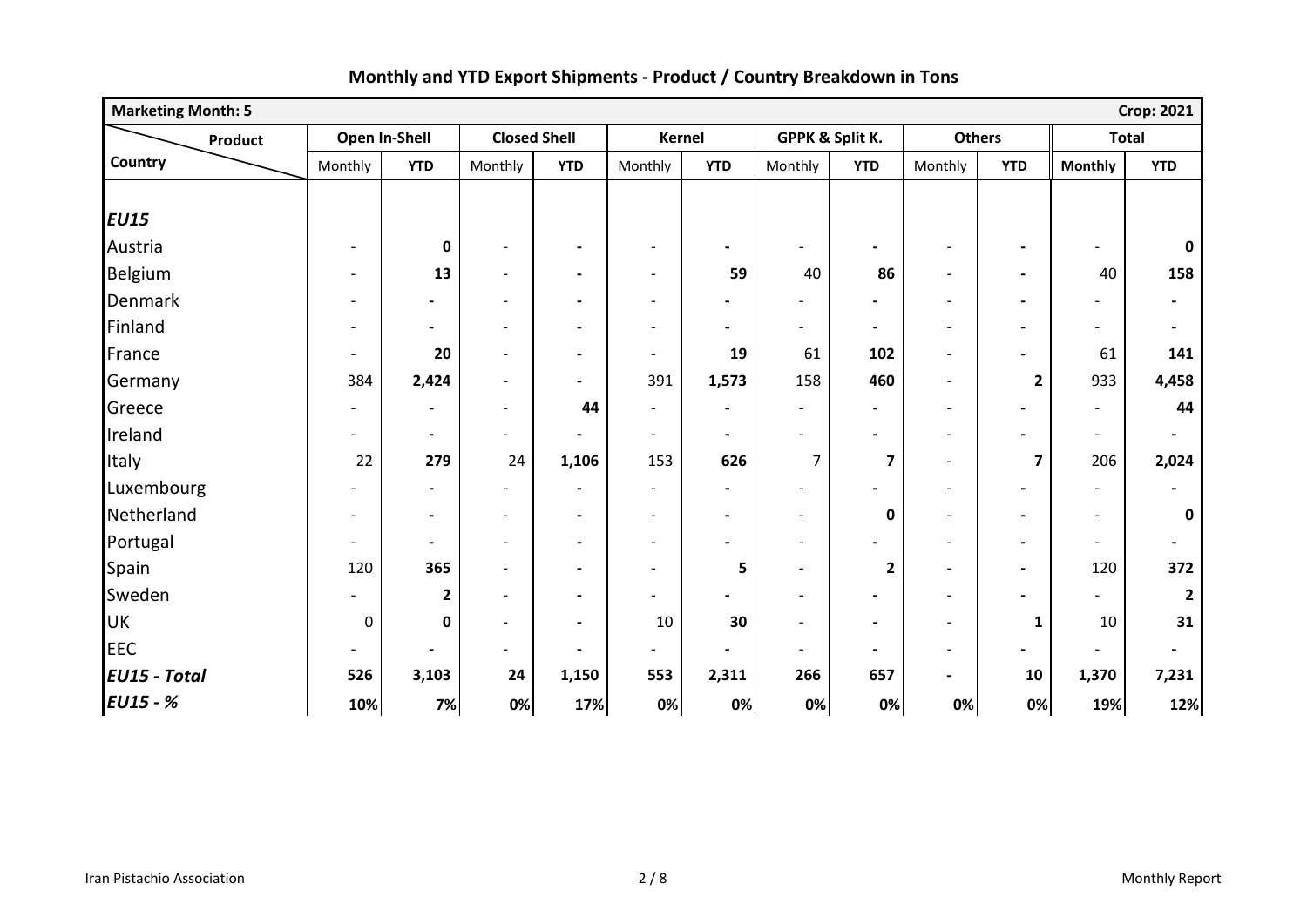| <b>Marketing Month: 5</b> |                          |                |                          |                          |                          |                          |                          |                 |                          |                          |                | <b>Crop: 2021</b> |
|---------------------------|--------------------------|----------------|--------------------------|--------------------------|--------------------------|--------------------------|--------------------------|-----------------|--------------------------|--------------------------|----------------|-------------------|
| Product                   |                          | Open In-Shell  |                          | <b>Closed Shell</b>      | <b>Kernel</b>            |                          |                          | GPPK & Split K. | <b>Others</b>            |                          | <b>Total</b>   |                   |
| Country                   | Monthly                  | <b>YTD</b>     | Monthly                  | <b>YTD</b>               | Monthly                  | <b>YTD</b>               | Monthly                  | <b>YTD</b>      | Monthly                  | <b>YTD</b>               | <b>Monthly</b> | <b>YTD</b>        |
|                           |                          |                |                          |                          |                          |                          |                          |                 |                          |                          |                |                   |
| <b>Middle East</b>        |                          |                |                          |                          |                          |                          |                          |                 |                          |                          |                |                   |
| <b>Bahrain</b>            | $\blacksquare$           | 46             | $\overline{\phantom{a}}$ | $\blacksquare$           | $\overline{\phantom{a}}$ | $\mathbf{2}$             | $\blacksquare$           | $\mathbf{2}$    | $\overline{\phantom{a}}$ | $\blacksquare$           | $\blacksquare$ | 49                |
| Iraq                      | 334                      | 3,211          | $\qquad \qquad -$        | $\blacksquare$           | 145                      | 1,028                    | $\overline{\phantom{a}}$ | 3               | $\overline{\phantom{a}}$ | 68                       | 478            | 4,311             |
| Jordan                    | 25                       | 365            | $\overline{\phantom{a}}$ | $\blacksquare$           | $\overline{a}$           | 41                       | $\blacksquare$           | $\blacksquare$  | $\blacksquare$           |                          | 25             | 406               |
| Kuwait                    | 48                       | 354            | $\overline{\phantom{0}}$ | Ξ.                       | 40                       | 115                      | $\blacksquare$           | $\mathbf{1}$    | $\blacksquare$           | $\mathbf{1}$             | 88             | 471               |
| Lebanon                   | 73                       | 310            | $\overline{\phantom{0}}$ | 32                       | 53                       | 201                      | $\blacksquare$           |                 | $\blacksquare$           | 5                        | 126            | 548               |
| Oman                      | $\pmb{0}$                | 14             | $\overline{\phantom{a}}$ | $\overline{\phantom{0}}$ |                          | $\blacksquare$           | $\overline{a}$           | 5               | $\overline{\phantom{a}}$ | $\blacksquare$           | 0              | 18                |
| Qatar                     | 17                       | 201            | $\overline{\phantom{a}}$ | $\blacksquare$           | 15                       | 54                       | 2                        | 32              | $\overline{\phantom{a}}$ | 10                       | 34             | 297               |
| Saudi Arabia              |                          | $\blacksquare$ | $\overline{\phantom{a}}$ | $\blacksquare$           | $\overline{\phantom{0}}$ | $\overline{\phantom{0}}$ | $\overline{\phantom{a}}$ | $\blacksquare$  | $\overline{\phantom{a}}$ | $\overline{\phantom{0}}$ |                | $\blacksquare$    |
| Syria                     | $\overline{\phantom{0}}$ | 62             | $\qquad \qquad -$        | $\blacksquare$           | 48                       | 48                       | $\blacksquare$           | $\blacksquare$  | $\blacksquare$           | $\blacksquare$           | 48             | 110               |
| Yemen                     | $\overline{\phantom{0}}$ |                | $\overline{\phantom{a}}$ | $\overline{\phantom{0}}$ | $\overline{\phantom{0}}$ | $\blacksquare$           |                          | $\blacksquare$  | $\overline{\phantom{a}}$ | $\blacksquare$           |                |                   |
| Middle East - Total       | 497                      | 4,563          | $\blacksquare$           | 32                       | 301                      | 1,488                    | $\mathbf{2}$             | 43              | $\blacksquare$           | 84                       | 800            | 6,210             |
| <b>Middle East - %</b>    | 9%                       | 10%            | 0%                       | 0%                       | 0%                       | 0%                       | 0%                       | 0%              | 0%                       | 0%                       | 11%            | 10%               |
| <b>Re-Export Markets</b>  |                          |                |                          |                          |                          |                          |                          |                 |                          |                          |                |                   |
| Turkey                    | 362                      | 1,768          | 48                       | 981                      | 86                       | 495                      | $\overline{\phantom{a}}$ | 9               | $\overline{\phantom{a}}$ | $\blacksquare$           | 496            | 3,253             |
| <b>UAE</b>                | 400                      | 2,356          | $\overline{\phantom{a}}$ | 25                       | 288                      | 1,281                    | 31                       | 121             | $\overline{\phantom{a}}$ | 36                       | 718            | 3,819             |
| <b>REM - Total</b>        | 762                      | 4,125          | 48                       | 1,006                    | 374                      | 1,776                    | 31                       | 130             | $\blacksquare$           | 36                       | 1,214          | 7,072             |
| <b>REM - %</b>            | 14%                      | 9%             | 0%                       | 15%                      | 0%                       | 0%                       | 0%                       | 0%              | 0%                       | 0%                       | 16%            | 11%               |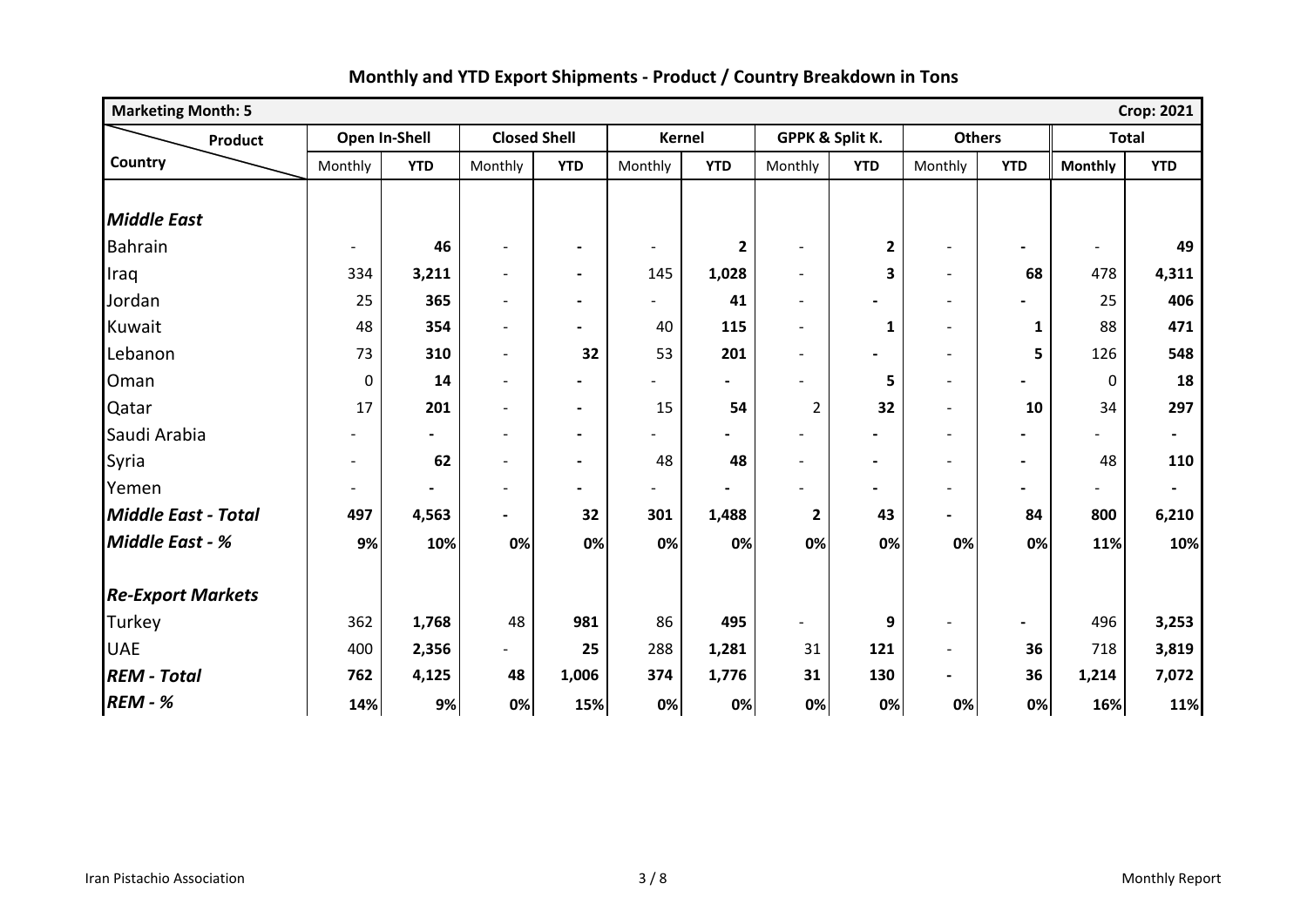| <b>Marketing Month: 5</b>          |                          |               |                          |                          |                          |                |                          |                 |                          |                |                | <b>Crop: 2021</b> |
|------------------------------------|--------------------------|---------------|--------------------------|--------------------------|--------------------------|----------------|--------------------------|-----------------|--------------------------|----------------|----------------|-------------------|
| <b>Product</b>                     |                          | Open In-Shell | <b>Closed Shell</b>      |                          | <b>Kernel</b>            |                |                          | GPPK & Split K. |                          | <b>Others</b>  |                | <b>Total</b>      |
| Country                            | Monthly                  | <b>YTD</b>    | Monthly                  | <b>YTD</b>               | Monthly                  | <b>YTD</b>     | Monthly                  | <b>YTD</b>      | Monthly                  | <b>YTD</b>     | <b>Monthly</b> | <b>YTD</b>        |
|                                    |                          |               |                          |                          |                          |                |                          |                 |                          |                |                |                   |
| <b>Indian Subcontinent</b>         |                          |               |                          |                          |                          |                |                          |                 |                          |                |                |                   |
| Afghanistan                        | 74                       | 302           | $\overline{\phantom{a}}$ | $\blacksquare$           | $\blacksquare$           | $\mathbf 0$    |                          |                 |                          |                | 74             | 302               |
| Bangladesh                         |                          |               | $\overline{\phantom{a}}$ | $\blacksquare$           | $\overline{\phantom{0}}$ | $\blacksquare$ | $\overline{\phantom{0}}$ |                 | $\overline{\phantom{a}}$ |                |                |                   |
| India                              | 649                      | 3,645         | $\overline{\phantom{0}}$ | $\blacksquare$           | 90                       | 877            | $\blacksquare$           | 0               | $\blacksquare$           | 25             | 740            | 4,548             |
| Nepal                              | $\blacksquare$           |               | $\overline{\phantom{a}}$ | $\overline{\phantom{a}}$ |                          |                | $\overline{a}$           |                 | $\overline{\phantom{a}}$ |                | $\overline{a}$ | $\blacksquare$    |
| Pakistan                           | 364                      | 4,026         | $\overline{a}$           | $\blacksquare$           | 39                       | 98             | $\blacksquare$           |                 | $\overline{\phantom{a}}$ | 188            | 402            | 4,312             |
| Sri Lanka                          | $\overline{\phantom{a}}$ |               | $\overline{a}$           | $\blacksquare$           |                          | $\blacksquare$ | $\overline{\phantom{a}}$ |                 | $\overline{\phantom{a}}$ | $\blacksquare$ | $\blacksquare$ | $\blacksquare$    |
| <b>Indian Subcontinent - Total</b> | 1,087                    | 7,973         | $\blacksquare$           | $\blacksquare$           | 129                      | 976            | $\blacksquare$           | $\pmb{0}$       | $\blacksquare$           | 213            | 1,216          | 9,162             |
| <b>Indian Subcontinent - %</b>     | 20%                      | 17%           | 0%                       | 0%                       | 0%                       | 0%             | 0%                       | 0%              | 0%                       | 0%             | 16%            | 15%               |
|                                    |                          |               |                          |                          |                          |                |                          |                 |                          |                |                |                   |
| <b>CIS</b>                         |                          |               |                          |                          |                          |                |                          |                 |                          |                |                |                   |
| Armenia                            | 52                       | 1,025         | $\overline{\phantom{a}}$ | $\overline{\phantom{a}}$ | $\overline{\phantom{a}}$ | 9              |                          | $\pmb{0}$       | $\overline{\phantom{a}}$ | 25             | 52             | 1,060             |
| Azerbaijan                         | 39                       | 107           | $\overline{a}$           | $\blacksquare$           | $\overline{\phantom{a}}$ | $\blacksquare$ | 0                        | 0               | $\overline{\phantom{0}}$ | 5              | 39             | 113               |
| Georgia                            |                          | 163           | $\overline{\phantom{a}}$ | $\blacksquare$           | $\overline{\phantom{a}}$ | $\blacksquare$ |                          |                 | $\overline{\phantom{a}}$ |                |                | 163               |
| Kazakhstan                         | 121                      | 999           | $\overline{\phantom{a}}$ | $\overline{\phantom{a}}$ | $\overline{\phantom{a}}$ | 4              | $\overline{\phantom{a}}$ |                 | $\overline{\phantom{a}}$ | 22             | 121            | 1,025             |
| Kyrgyzstan                         | 544                      | 3,950         | $\overline{a}$           | $\blacksquare$           | $\mathbf{1}$             | 20             |                          |                 | $\blacksquare$           | 150            | 545            | 4,120             |
| Russia                             | 1,174                    | 4,477         | $\blacksquare$           | $\blacksquare$           | $\overline{2}$           | 111            | $\overline{\phantom{a}}$ | 12              | $\overline{\phantom{a}}$ | $\blacksquare$ | 1,176          | 4,600             |
| Tajikistan                         | 24                       | 191           | $\overline{\phantom{0}}$ | $\blacksquare$           |                          |                |                          |                 |                          | $\blacksquare$ | 24             | 191               |
| Turkmenistan                       | $\overline{2}$           | 24            | $\overline{a}$           | $\blacksquare$           | $\blacksquare$           | $\blacksquare$ | $\overline{\phantom{a}}$ | $\blacksquare$  | $\overline{\phantom{a}}$ | $\blacksquare$ | $\overline{2}$ | 24                |
| Uzbekistan                         | 142                      | 1,325         | $\overline{\phantom{a}}$ | $\blacksquare$           |                          | $\blacksquare$ |                          |                 | $\overline{\phantom{a}}$ | $\blacksquare$ | 142            | 1,325             |
| CIS - Total                        | 2,097                    | 12,261        | $\blacksquare$           | $\blacksquare$           | 3                        | 144            | 0                        | 12              | $\overline{\phantom{a}}$ | 203            | 2,100          | 12,620            |
| $CIS - K$                          | 38%                      | 26%           | 0%                       | 0%                       | 0%                       | 0%             | 0%                       | 0%              | 0%                       | 0%             | 28%            | 20%               |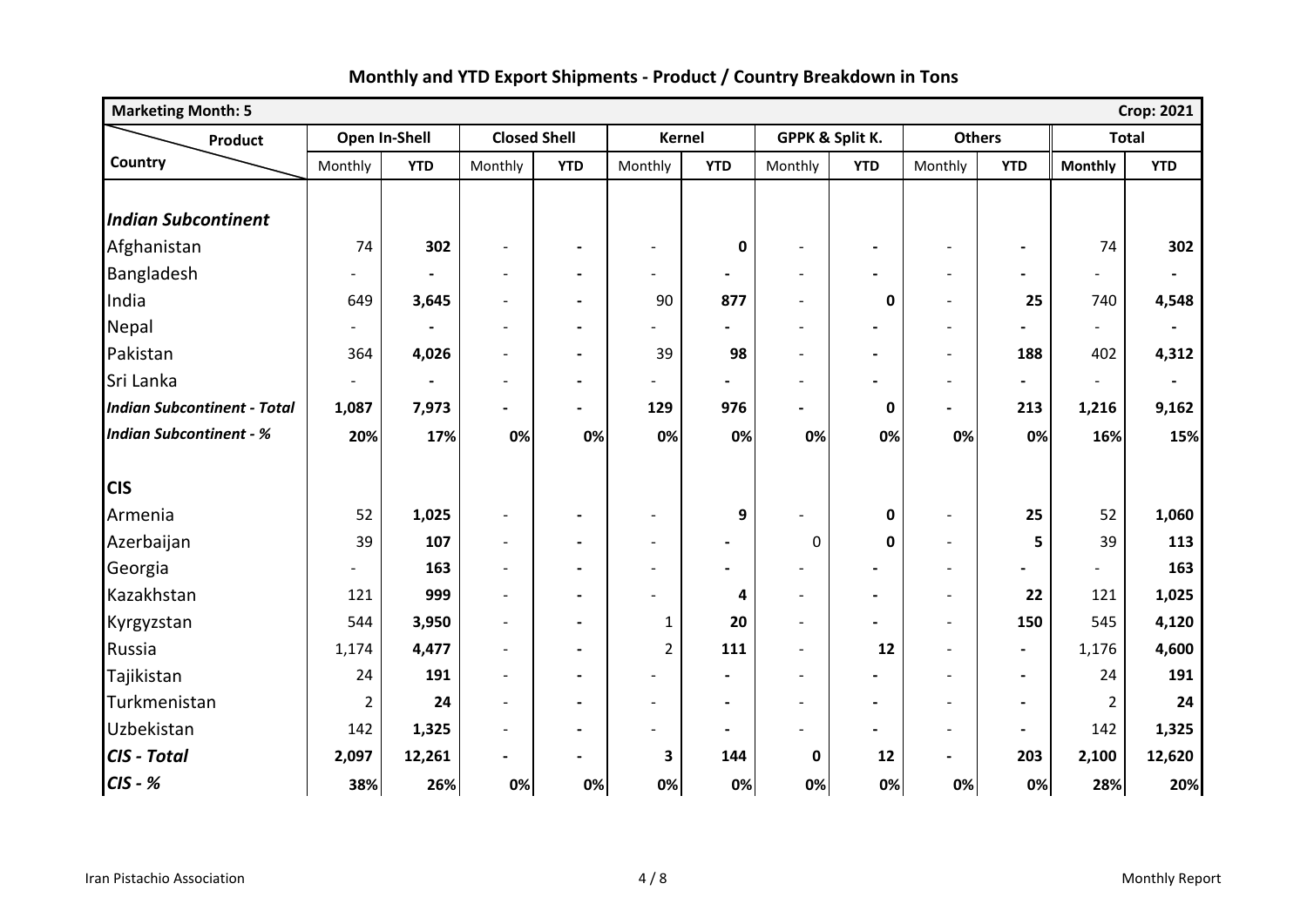| <b>Marketing Month: 5</b> |                          |                |                          |                          |                          |                          |                          |                          |                          |                          |                          | <b>Crop: 2021</b>        |
|---------------------------|--------------------------|----------------|--------------------------|--------------------------|--------------------------|--------------------------|--------------------------|--------------------------|--------------------------|--------------------------|--------------------------|--------------------------|
| Product                   |                          | Open In-Shell  |                          | <b>Closed Shell</b>      |                          | Kernel                   | GPPK & Split K.          |                          | <b>Others</b>            |                          | <b>Total</b>             |                          |
| Country                   | Monthly                  | <b>YTD</b>     | Monthly                  | <b>YTD</b>               | Monthly                  | <b>YTD</b>               | Monthly                  | <b>YTD</b>               | Monthly                  | <b>YTD</b>               | <b>Monthly</b>           | <b>YTD</b>               |
|                           |                          |                |                          |                          |                          |                          |                          |                          |                          |                          |                          |                          |
| <b>Other Europe</b>       |                          |                |                          |                          |                          |                          |                          |                          |                          |                          |                          |                          |
| Albania                   |                          | 27             | $\overline{\phantom{a}}$ | $\blacksquare$           | $\overline{\phantom{a}}$ | $\blacksquare$           | $\overline{\phantom{a}}$ | $\overline{\phantom{a}}$ | $\overline{\phantom{a}}$ | $\overline{\phantom{a}}$ | $\overline{\phantom{0}}$ | 27                       |
| <b>Belarus</b>            | 42                       | 176            | $\blacksquare$           | $\blacksquare$           | $\overline{\phantom{a}}$ | $\blacksquare$           | $\overline{\phantom{a}}$ | $\overline{\phantom{a}}$ | $\overline{\phantom{a}}$ | $\blacksquare$           | 42                       | 176                      |
| Bosnia                    |                          | $\blacksquare$ | $\overline{\phantom{a}}$ | $\blacksquare$           | $\overline{\phantom{a}}$ | $\blacksquare$           | $\overline{\phantom{a}}$ | $\overline{\phantom{a}}$ | $\overline{\phantom{a}}$ | $\overline{\phantom{a}}$ | $\overline{\phantom{a}}$ | $\overline{\phantom{a}}$ |
| <b>Bulgaria</b>           |                          | 22             | $\overline{\phantom{a}}$ | $\blacksquare$           | $\overline{\phantom{a}}$ | $\blacksquare$           | $\overline{\phantom{a}}$ | $\overline{\phantom{a}}$ | $\overline{\phantom{a}}$ | $\overline{\phantom{a}}$ | $\overline{\phantom{a}}$ | 22                       |
| Croatia                   |                          | $\blacksquare$ | $\blacksquare$           | $\blacksquare$           | $\blacksquare$           | $\blacksquare$           | $\overline{\phantom{a}}$ | $\blacksquare$           | $\overline{\phantom{a}}$ | $\blacksquare$           | $\overline{\phantom{a}}$ |                          |
| Cyprus                    | $\overline{\phantom{0}}$ | $\blacksquare$ | $\overline{\phantom{a}}$ | $\blacksquare$           | $\overline{\phantom{a}}$ | $\blacksquare$           | $\overline{\phantom{a}}$ | $\overline{\phantom{a}}$ | $\overline{\phantom{a}}$ | $\blacksquare$           | $\overline{\phantom{a}}$ | $\blacksquare$           |
| <b>Czech Republic</b>     |                          | $\blacksquare$ | $\overline{\phantom{a}}$ | $\overline{\phantom{a}}$ | $\overline{\phantom{a}}$ | $\blacksquare$           | $\overline{\phantom{a}}$ | $\blacksquare$           | $\overline{\phantom{a}}$ | $\overline{\phantom{a}}$ | $\overline{\phantom{a}}$ |                          |
| Estonia                   | $\overline{\phantom{a}}$ | $\blacksquare$ | $\overline{\phantom{a}}$ | $\blacksquare$           | $\overline{\phantom{a}}$ | $\blacksquare$           | $\overline{\phantom{a}}$ | $\blacksquare$           | $\overline{\phantom{a}}$ | $\blacksquare$           | $\overline{\phantom{a}}$ |                          |
| Hungry                    |                          | $\blacksquare$ | $\overline{\phantom{a}}$ | $\overline{\phantom{a}}$ | $\overline{\phantom{a}}$ | $\overline{\phantom{a}}$ | $\blacksquare$           | $\blacksquare$           | $\overline{\phantom{a}}$ | $\blacksquare$           | $\overline{\phantom{a}}$ |                          |
| Iceland                   | $\overline{\phantom{0}}$ | $\blacksquare$ | $\overline{\phantom{a}}$ | $\blacksquare$           | $\overline{\phantom{a}}$ | $\blacksquare$           | $\overline{\phantom{a}}$ | $\overline{\phantom{a}}$ | $\overline{\phantom{a}}$ | $\overline{\phantom{a}}$ | $\overline{\phantom{a}}$ |                          |
| Kosovo                    |                          | $\blacksquare$ | $\overline{\phantom{a}}$ | $\blacksquare$           | $\overline{\phantom{0}}$ | $\overline{\phantom{a}}$ | $\overline{\phantom{a}}$ | $\overline{\phantom{a}}$ | $\overline{\phantom{a}}$ | $\blacksquare$           | $\overline{\phantom{a}}$ |                          |
| Latvia                    | $\overline{\phantom{0}}$ | $\blacksquare$ | $\overline{\phantom{a}}$ | $\blacksquare$           | $\overline{\phantom{a}}$ | $\blacksquare$           | $\overline{\phantom{a}}$ | $\blacksquare$           | $\overline{\phantom{a}}$ | $\blacksquare$           | $\overline{\phantom{a}}$ |                          |
| Lithuania                 |                          | 20             | $\overline{\phantom{a}}$ | $\hbox{--}$              | $\overline{\phantom{0}}$ | $\blacksquare$           | $\overline{\phantom{a}}$ | $\overline{\phantom{a}}$ | $\overline{\phantom{a}}$ | $\overline{\phantom{a}}$ | $\overline{\phantom{a}}$ | 20                       |
| Macedonia                 |                          | 50             | $\overline{\phantom{a}}$ | $\blacksquare$           | $\overline{\phantom{a}}$ | $\blacksquare$           | $\overline{\phantom{a}}$ | $\blacksquare$           | $\overline{\phantom{a}}$ | $\overline{\phantom{a}}$ | $\overline{\phantom{a}}$ | 50                       |
| Malta                     |                          | $\blacksquare$ | $\overline{\phantom{a}}$ | $\blacksquare$           | $\overline{\phantom{a}}$ | $\blacksquare$           | $\overline{\phantom{a}}$ | $\overline{\phantom{a}}$ | $\overline{\phantom{a}}$ | $\blacksquare$           | $\overline{\phantom{0}}$ | $\blacksquare$           |
| Moldova                   | $\mathbf{1}$             | 3              | $\overline{\phantom{a}}$ | $\blacksquare$           | $\overline{\phantom{a}}$ | $\blacksquare$           | $\overline{\phantom{a}}$ | $\overline{\phantom{a}}$ | $\overline{\phantom{a}}$ | 5                        | $\mathbf{1}$             | 8                        |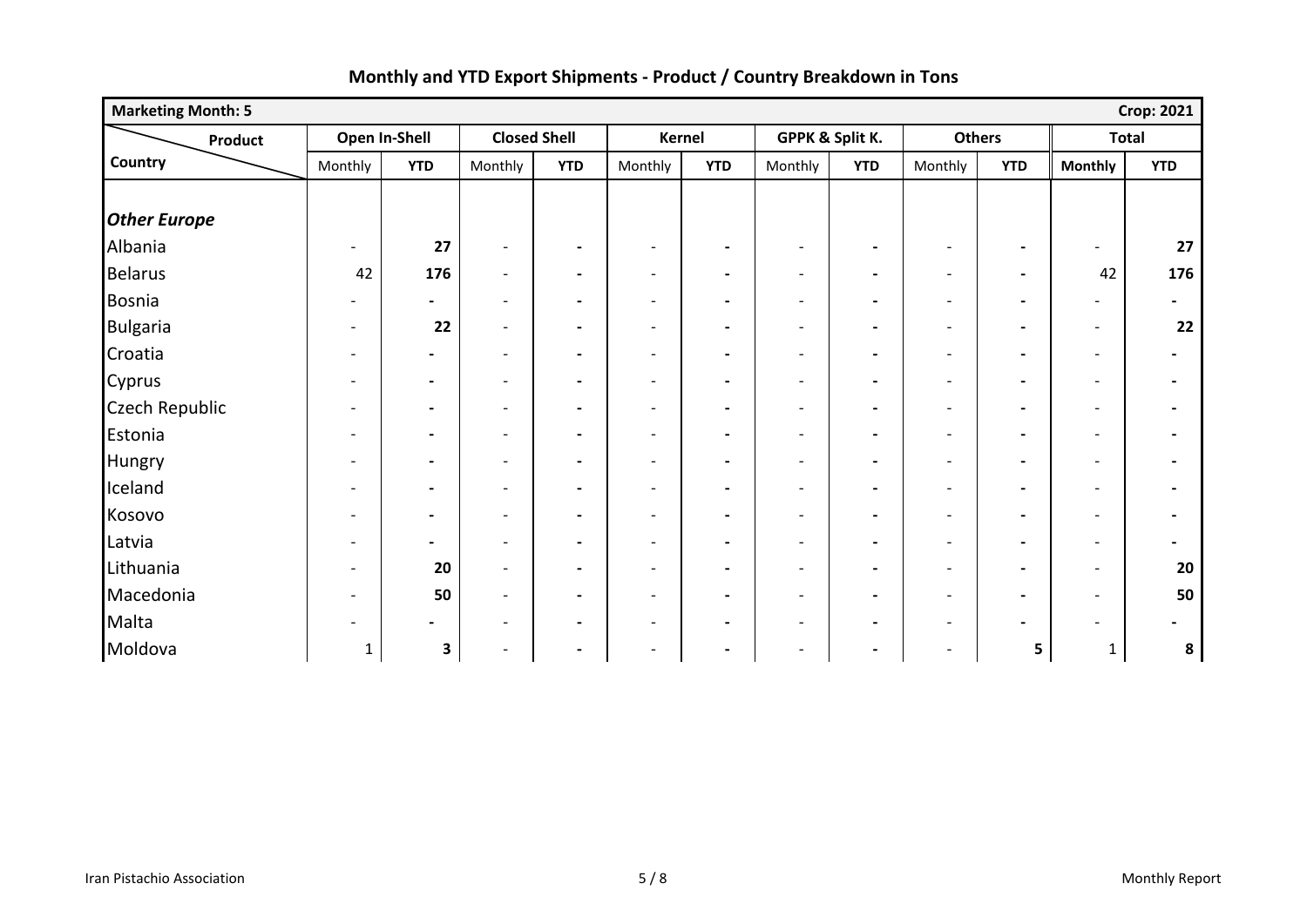| <b>Marketing Month: 5</b>    |                          |                          |                          |                              |                              |                          |                          |                          |                              |                          |                          | <b>Crop: 2021</b>        |
|------------------------------|--------------------------|--------------------------|--------------------------|------------------------------|------------------------------|--------------------------|--------------------------|--------------------------|------------------------------|--------------------------|--------------------------|--------------------------|
| Product                      | Open In-Shell            |                          | <b>Closed Shell</b>      |                              | Kernel                       |                          | GPPK & Split K.          |                          | <b>Others</b>                |                          | <b>Total</b>             |                          |
| Country                      | Monthly                  | <b>YTD</b>               | Monthly                  | <b>YTD</b>                   | Monthly                      | <b>YTD</b>               | Monthly                  | <b>YTD</b>               | Monthly                      | <b>YTD</b>               | <b>Monthly</b>           | <b>YTD</b>               |
| Montenegro                   | $\blacksquare$           | $\blacksquare$           | $\overline{\phantom{a}}$ | $\blacksquare$               | $\overline{\phantom{a}}$     | $\blacksquare$           | $\overline{\phantom{a}}$ | $\blacksquare$           | $\overline{\phantom{a}}$     | $\overline{\phantom{a}}$ | $\overline{\phantom{a}}$ | $\blacksquare$           |
| Norway                       |                          | $\blacksquare$           | $\overline{\phantom{a}}$ | $\blacksquare$               | $\overline{\phantom{a}}$     | $\overline{\phantom{0}}$ | $\overline{\phantom{a}}$ | $\blacksquare$           | $\overline{\phantom{a}}$     | $\overline{\phantom{a}}$ | $\overline{\phantom{a}}$ | $\blacksquare$           |
| Poland                       | 15                       | 112                      | $\overline{\phantom{0}}$ | $\blacksquare$               | 9                            | 29                       | $\overline{a}$           | $\blacksquare$           | $\blacksquare$               | $\overline{\phantom{a}}$ | 23                       | 140                      |
| Romania                      |                          | $\blacksquare$           | $\overline{\phantom{a}}$ | $\blacksquare$               | $\overline{\phantom{a}}$     |                          | $\overline{\phantom{a}}$ | $\overline{\phantom{a}}$ | $\overline{\phantom{a}}$     | $\overline{\phantom{a}}$ | $\overline{\phantom{a}}$ | $\overline{\phantom{0}}$ |
| Serbia                       | $\overline{\phantom{a}}$ | 106                      | $\overline{\phantom{a}}$ | $\blacksquare$               | $\overline{\phantom{a}}$     | 5                        | $\overline{\phantom{a}}$ | $\blacksquare$           | $\overline{\phantom{a}}$     | $\blacksquare$           | $\overline{\phantom{a}}$ | 111                      |
| Slovakia                     | $\overline{\phantom{0}}$ | 61                       | $\overline{\phantom{a}}$ | $\blacksquare$               | $\blacksquare$               | 5                        | $\blacksquare$           | $\overline{\phantom{a}}$ | $\overline{\phantom{a}}$     | $\overline{\phantom{a}}$ | $\overline{\phantom{a}}$ | 66                       |
| Slovenia                     |                          | $\overline{\phantom{0}}$ | $\overline{\phantom{a}}$ |                              | $\overline{a}$               |                          | $\overline{\phantom{0}}$ |                          | $\sim$                       | $\overline{\phantom{0}}$ | $\overline{\phantom{0}}$ |                          |
| Switzerland                  | $\overline{\phantom{0}}$ | 11                       | $\overline{\phantom{0}}$ | $\qquad \qquad \blacksquare$ | $\overline{a}$               | 1                        | $\blacksquare$           | 2                        | $\blacksquare$               | $\overline{\phantom{0}}$ | $\overline{a}$           | 13                       |
| Ukraine                      | 120                      | 463                      | $\overline{\phantom{a}}$ | $\qquad \qquad \blacksquare$ | 2                            | 18                       | $\overline{\phantom{a}}$ |                          | $\blacksquare$               | 43                       | 122                      | 524                      |
| <b>Other Europe - Total</b>  | 177                      | 1,051                    | $\blacksquare$           | $\blacksquare$               | 11                           | 58                       | Ξ.                       | $\mathbf{2}$             | $\overline{\phantom{0}}$     | 48                       | 188                      | 1,158                    |
| Other Europe - %             | 3%                       | 2%                       | 0%                       | 0%                           | 0%                           | 0%                       | 0%                       | 0%                       | 0%                           | 0%                       | 3%                       | 2%                       |
| <b>North America</b>         |                          |                          |                          |                              |                              |                          |                          |                          |                              |                          |                          |                          |
| Canada                       | 74                       | 301                      | $\overline{\phantom{a}}$ | $\blacksquare$               | 77                           | 193                      | $\overline{\phantom{a}}$ | $\overline{\mathbf{3}}$  | $\overline{\phantom{a}}$     | 21                       | 151                      | 519                      |
| Mexico                       |                          | $\blacksquare$           | $\qquad \qquad$          | $\qquad \qquad \blacksquare$ | $\qquad \qquad \blacksquare$ | $\blacksquare$           | $\overline{\phantom{a}}$ | $\blacksquare$           | $\qquad \qquad \blacksquare$ | $\blacksquare$           |                          |                          |
| <b>USA</b>                   |                          | $\overline{\phantom{a}}$ | $\overline{a}$           | $\blacksquare$               | $\qquad \qquad \blacksquare$ | $\blacksquare$           | $\overline{\phantom{a}}$ | $\blacksquare$           | $\overline{\phantom{a}}$     | $\blacksquare$           | $\overline{\phantom{a}}$ | $\blacksquare$           |
| <b>North America - Total</b> | 74                       | 301                      | $\blacksquare$           | $\overline{\phantom{0}}$     | 77                           | 193                      | $\blacksquare$           | 3                        | $\overline{\phantom{0}}$     | 21                       | 151                      | 519                      |
| <b>North America - %</b>     | 1%                       | 1%                       | 0%                       | 0%                           | 0%                           | 0%                       | 0%                       | 0%                       | 0%                           | 0%                       | 2%                       | 1%                       |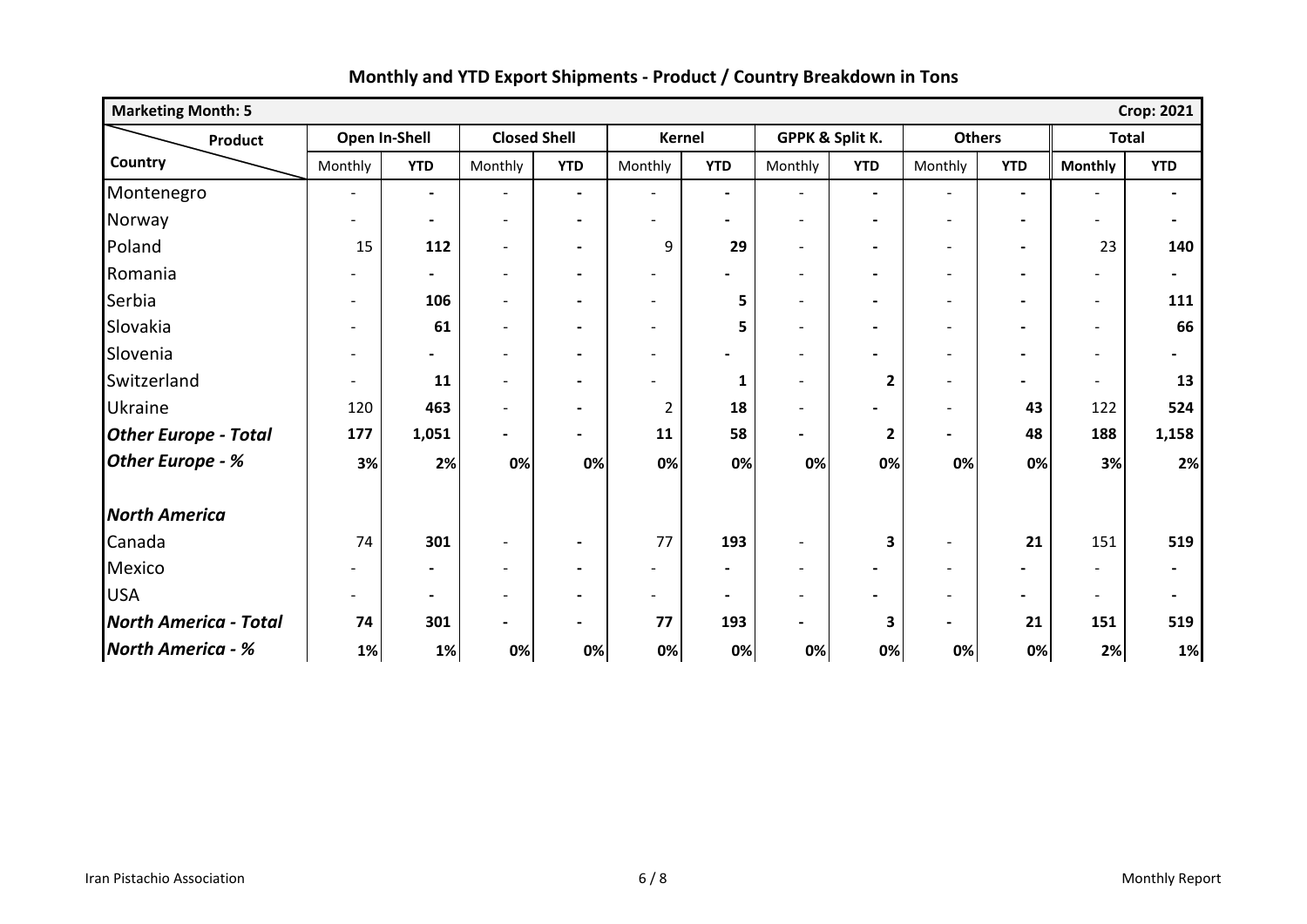| <b>Marketing Month: 5</b>    |                          |                          |                              |                          |                              |                |                          |                          |                          |                          |                          | <b>Crop: 2021</b>            |
|------------------------------|--------------------------|--------------------------|------------------------------|--------------------------|------------------------------|----------------|--------------------------|--------------------------|--------------------------|--------------------------|--------------------------|------------------------------|
| Product                      | Open In-Shell            |                          | <b>Closed Shell</b>          |                          | <b>Kernel</b>                |                | GPPK & Split K.          |                          |                          | <b>Others</b>            | <b>Total</b>             |                              |
| Country                      | Monthly                  | <b>YTD</b>               | Monthly                      | <b>YTD</b>               | Monthly                      | <b>YTD</b>     | Monthly                  | <b>YTD</b>               | Monthly                  | <b>YTD</b>               | <b>Monthly</b>           | <b>YTD</b>                   |
|                              |                          |                          |                              |                          |                              |                |                          |                          |                          |                          |                          |                              |
| <b>South America</b>         |                          |                          |                              |                          |                              |                |                          |                          |                          |                          |                          |                              |
| <b>Brazil</b>                | 5                        | 41                       | $\qquad \qquad -$            | $\blacksquare$           | 13                           | 63             | $\overline{\phantom{a}}$ | $\blacksquare$           | $\overline{\phantom{a}}$ | $\blacksquare$           | 18                       | 104                          |
| Chile                        |                          | $\overline{\phantom{0}}$ | $\overline{\phantom{a}}$     | $\blacksquare$           | $\overline{a}$               | $\blacksquare$ | $\overline{\phantom{a}}$ |                          | $\overline{\phantom{a}}$ | $\blacksquare$           | $\overline{\phantom{a}}$ | $\blacksquare$               |
| Argentina                    | $\overline{\phantom{a}}$ | $\blacksquare$           | $\overline{\phantom{a}}$     | $\blacksquare$           | $\qquad \qquad \blacksquare$ | $\blacksquare$ | $\overline{\phantom{a}}$ |                          | $\overline{\phantom{a}}$ | $\overline{\phantom{a}}$ | $\overline{\phantom{a}}$ | $\blacksquare$               |
| Colombia                     | -                        | $\blacksquare$           | $\overline{\phantom{a}}$     | $\blacksquare$           | $\overline{\phantom{a}}$     | $\blacksquare$ | $\overline{\phantom{a}}$ | $\blacksquare$           | $\overline{\phantom{a}}$ | $\blacksquare$           | $\overline{\phantom{a}}$ | $\blacksquare$               |
| Ecuador                      | $\overline{\phantom{0}}$ | $\hbox{--}$              | $\overline{\phantom{a}}$     | $\hbox{--}$              | $\overline{a}$               | $\blacksquare$ | $\overline{\phantom{a}}$ | $\blacksquare$           | $\overline{\phantom{a}}$ | $\blacksquare$           | $\overline{\phantom{a}}$ | $\overline{\phantom{a}}$     |
| Paraguay                     | $\overline{\phantom{0}}$ | $\hbox{--}$              | $\qquad \qquad -$            | $\hbox{--}$              | $\overline{\phantom{a}}$     | $\blacksquare$ | $\overline{\phantom{a}}$ | $\overline{\phantom{a}}$ | $\overline{\phantom{a}}$ | $\blacksquare$           | $\overline{\phantom{a}}$ | $\overline{\phantom{a}}$     |
| Uruguay                      | $\overline{\phantom{0}}$ | $\overline{\phantom{a}}$ | $\overline{a}$               | $\overline{\phantom{0}}$ | $\overline{a}$               | $\blacksquare$ | $\overline{\phantom{a}}$ |                          |                          | $\blacksquare$           | $\overline{\phantom{a}}$ | $\overline{\phantom{a}}$     |
| Venezuela                    | $\overline{\phantom{0}}$ | $\blacksquare$           | $\qquad \qquad \blacksquare$ | $\blacksquare$           | $\overline{\phantom{a}}$     | $\blacksquare$ | $\overline{\phantom{a}}$ | $\blacksquare$           | $\overline{\phantom{a}}$ | $\blacksquare$           | $\overline{\phantom{a}}$ | $\overline{\phantom{a}}$     |
| <b>South America - Total</b> | 5                        | 41                       | $\overline{\phantom{0}}$     | $\overline{\phantom{0}}$ | 13                           | 63             | $\blacksquare$           | $\blacksquare$           |                          | $\blacksquare$           | 18                       | 104                          |
| <b>South America - %</b>     | 0%                       | 0%                       | 0%                           | 0%                       | 1%                           | 1%             | 0%                       | 0%                       | 0%                       | 0%                       | 0%                       | $0\%$                        |
| <b>North Africa</b>          |                          |                          |                              |                          |                              |                |                          |                          |                          |                          |                          |                              |
| Algeria                      | $\overline{\phantom{a}}$ | $\hbox{--}$              | $\overline{\phantom{a}}$     | $\blacksquare$           | $\overline{a}$               | $\blacksquare$ | $\overline{\phantom{a}}$ | $\blacksquare$           | $\overline{\phantom{a}}$ | $\overline{\phantom{a}}$ | $\blacksquare$           | $\blacksquare$               |
| Egypt                        | $\overline{\phantom{a}}$ | $\blacksquare$           | $\overline{\phantom{a}}$     | $\overline{\phantom{a}}$ | $\overline{a}$               | $\blacksquare$ | $\overline{\phantom{a}}$ | $\blacksquare$           | $\overline{\phantom{a}}$ | $\blacksquare$           | $\overline{\phantom{a}}$ | $\blacksquare$               |
| Ethiopia                     | $\overline{\phantom{a}}$ | $\hbox{--}$              | $\overline{\phantom{a}}$     | $\blacksquare$           | $\overline{a}$               | $\blacksquare$ | $\overline{\phantom{a}}$ |                          | $\overline{\phantom{a}}$ | $\blacksquare$           | $\overline{\phantom{a}}$ | $\qquad \qquad \blacksquare$ |
| Libya                        | $\overline{\phantom{a}}$ | 179                      | $\overline{\phantom{0}}$     | $\blacksquare$           | $\overline{a}$               | 16             | $\blacksquare$           | $\overline{\phantom{0}}$ | $\overline{\phantom{a}}$ | $\blacksquare$           | $\overline{\phantom{a}}$ | 195                          |
| Morocco                      | $\overline{\phantom{a}}$ | $\blacksquare$           | $\overline{\phantom{0}}$     | $\blacksquare$           | $\overline{a}$               | $\blacksquare$ | $\blacksquare$           | $\blacksquare$           | $\overline{\phantom{a}}$ | $\blacksquare$           | $\overline{\phantom{a}}$ | $\blacksquare$               |
| Nigeria                      | $\overline{\phantom{a}}$ | $\blacksquare$           | $\overline{\phantom{a}}$     | $\overline{\phantom{a}}$ | $\overline{a}$               | $\blacksquare$ | $\overline{\phantom{a}}$ | $\blacksquare$           | $\overline{\phantom{a}}$ | $\blacksquare$           | $\overline{\phantom{a}}$ | $\blacksquare$               |
| Sudan                        | $\overline{\phantom{0}}$ | $\blacksquare$           | $\blacksquare$               | $\overline{\phantom{a}}$ | $\overline{a}$               | $\blacksquare$ | $\blacksquare$           | $\blacksquare$           |                          | $\overline{\phantom{a}}$ | $\overline{\phantom{a}}$ | $\blacksquare$               |
| Tunisia                      | $\overline{\phantom{a}}$ | $\blacksquare$           | $\overline{\phantom{a}}$     | $\overline{\phantom{a}}$ | $\overline{\phantom{a}}$     | $\blacksquare$ | $\overline{\phantom{a}}$ |                          | $\overline{\phantom{a}}$ | $\overline{\phantom{a}}$ | $\overline{\phantom{a}}$ | $\overline{\phantom{a}}$     |
| <b>North Africa - Total</b>  | $\blacksquare$           | 179                      | $\qquad \qquad \blacksquare$ | $\overline{\phantom{a}}$ | $\blacksquare$               | 16             | $\blacksquare$           | $\blacksquare$           | $\overline{\phantom{0}}$ | $\overline{\phantom{a}}$ | $\blacksquare$           | 195                          |
| North Africa - %             | 0%                       | 0%                       | 0%                           | 0%                       | 0%                           | 0%             | 0%                       | 0%                       | 0%                       | 0%                       | 0%                       | 0%                           |